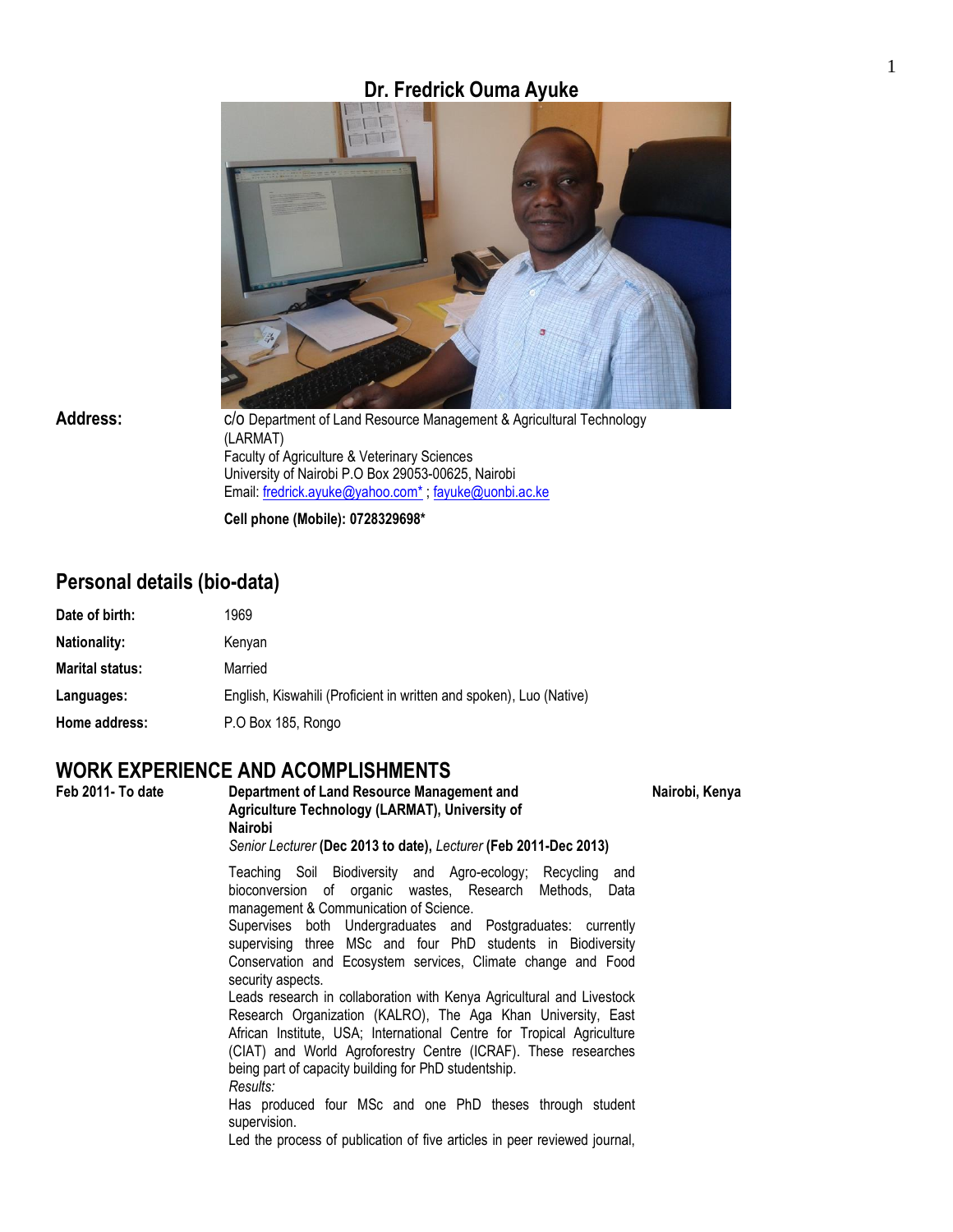|                    | and three articles in book chapters.                                                          |                |
|--------------------|-----------------------------------------------------------------------------------------------|----------------|
|                    | Project Review Consultant for Finnish Embassy in Kenya (April-                                |                |
|                    | October, 2016).                                                                               |                |
|                    | Quality review on the report of study for the Embassy of Finland in                           |                |
|                    | Kenya on Assessment of needs and capacities for private sector                                |                |
|                    | engagement in the forestry sector-Kenya.                                                      |                |
| Nov 2011- Dec 2013 | World Agroforestry Centre (ICRAF), and International Centre for                               | Nairobi, Kenya |
|                    | Tropical Agriculture (CIAT)/Food and Agriculture Organization<br>(FAO)                        |                |
|                    | Consultant and project manager                                                                |                |
|                    | Monitoring long-term activities in Sub-Saharan Africa for the                                 |                |
|                    | development of guidelines for Soil Health Management.                                         |                |
|                    | Networking and coordinating team members from collaborating                                   |                |
|                    | institutions across East (Kenya), South (Malawi, Zimbabwe) and West                           |                |
|                    | Africa (Ghana, Burkina Faso and Niger).                                                       |                |
|                    | Formulating project work plans and budgets on behalf of the partner                           |                |
|                    | institutions (ICRAF and CIAT).                                                                |                |
|                    | Managed a project budget for the project supported by FAO at a cost of                        |                |
|                    | US \$60,000.                                                                                  |                |
|                    | Collecting data of national partners in African Research Network                              |                |
|                    | (AFNET) on the effect of soil health management practices in maize-                           |                |
|                    | based, sorghum, and millet-based cropping systems in three different                          |                |
|                    | ecological zones of sub-Saharan Africa-across long-term trial in East                         |                |
|                    | (Kenya), South (Malawi and Zimbabwe) and West Africa (Ghana,<br>Burkina Faso and Niger).      |                |
|                    | Documenting and publishing case studies of appropriate and                                    |                |
|                    | sustainable management techniques that successfully address the                               |                |
|                    | declining soil health status of the dominant cropping systems in the                          |                |
|                    | major agro-ecological zones in sub-Saharan Africa.                                            |                |
|                    | Preparing quarterly and annual reports for partner institutions (ICRAF                        |                |
|                    |                                                                                               |                |
|                    | and CIAT) on behalf of FAO. Data synthesis on going.                                          |                |
| Nov 2010-Dec 2011  | Colorado state University/World Agroforestry Centre (ICRAF)/ The United states/Nairobi, Kenya |                |
|                    | International Centre for Tropical Agriculture (CIAT)                                          |                |
|                    | Consultant                                                                                    |                |
|                    | Conducted field activities on behalf of Colorado State University                             |                |
|                    | (CSU), based at the African Soil Information System (AFSIS)                                   |                |
|                    | sentinel sites of Kisongo, Kiberashi, Pandambili and                                          |                |
|                    | Chinyanghuku in Tanzania.                                                                     |                |
|                    | Managed a budget of US \$ 10,000 in the project.                                              |                |
|                    | Networked with various institutions and organization in Kenya and                             |                |
|                    | Tanzania for the implementation of project activities.                                        |                |
|                    | Developed project work plans aimed at surveying unexplored soil                               |                |
|                    | Biodiversity in Sub-Saharan Africa to enhance agricultural                                    |                |
|                    | productivity.                                                                                 |                |
|                    | Collected the required field data on soil biodiversity, and sent collected                    |                |
|                    | soil samples to CSU for analysis, and preparation of a final project<br>report.               |                |
| Nov 2008-Jan 2012  | Department of Land Resource Management and                                                    | Nairobi, Kenya |
|                    | Agriculture Technology (LARMAT), University of                                                |                |
|                    | Nairobi                                                                                       |                |
|                    | Lecturer and Project Coordinator, Biodiversity Conservation                                   |                |
|                    | Taught Soil Biodiversity and Agroecology; Recycling and bioconversion                         |                |
|                    | of organic wastes.                                                                            |                |
|                    | Supervised Undergraduates and postgraduate students.                                          |                |
|                    | Conducted research (2008-2012): As a Principal investigator on Lake                           |                |
|                    | Victoria Research Initiative (VicRes): Investigated impact of biocontrol                      |                |
|                    | (Bacillus subtilis) for the control of nematodes on bean production                           |                |
|                    | (2006-2009) and evaluated effect of organic biomass on compost                                |                |
|                    | quality and its impact on soil fauna diversity and maize yield (2008-<br>2011).               |                |

2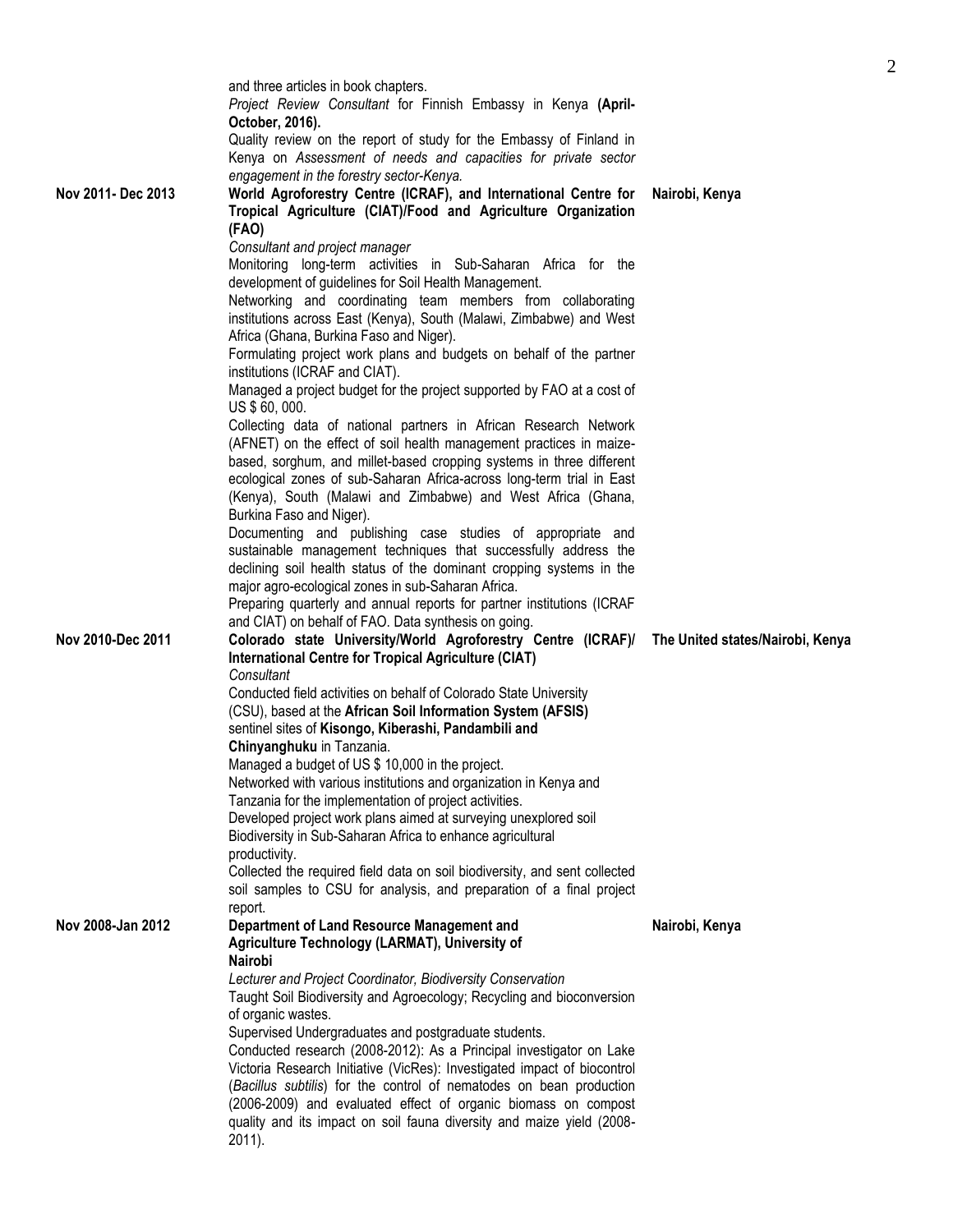|                    | Designed Project Log frames, Monitoring and Evaluation Frameworks,                                                                        |                                 |
|--------------------|-------------------------------------------------------------------------------------------------------------------------------------------|---------------------------------|
|                    | Annual Work Plans and Budgets.                                                                                                            |                                 |
|                    | Managed a budget of US \$ 150, 000 provided by SIDA through VicRes                                                                        |                                 |
|                    | research initiative.                                                                                                                      |                                 |
|                    | Organized Project sensitization workshop for the farmers, and other<br>stakeholders on biodiversity conservation issues in western Kenya. |                                 |
|                    | Coordinated and supervised research both technical and field staff                                                                        |                                 |
|                    | involved in the project.                                                                                                                  |                                 |
|                    | Trained more than 500 farmers on best-practices for the production of                                                                     |                                 |
|                    | high quality and suitable composts from various organic sources.                                                                          |                                 |
|                    | Worked with the farmers in their fields to test biocontrol products for the                                                               |                                 |
|                    | control of nematodes, and the agronomic effectiveness of the composts                                                                     |                                 |
|                    | produced.                                                                                                                                 |                                 |
|                    | Collected and analyzed data on soil chemical properties and monitored                                                                     |                                 |
|                    | nematodes following application of biocontrols as well as the different                                                                   |                                 |
|                    | composts in Western Kenya.                                                                                                                |                                 |
|                    | Produced 2 MSc theses through student supervision.<br>Published 2 articles in peer reviewed journal.                                      |                                 |
|                    | Compiled 3 detailed annual project reports to the development partners.                                                                   |                                 |
| Jan 2006-Jan 2010  | <b>Wageningen University/CIAT</b>                                                                                                         | The Netherlands; Nairobi, Kenya |
|                    | Research/Doctoral Fellow                                                                                                                  |                                 |
|                    | Conducted work on the biodiversity of soil macrofauna functional                                                                          |                                 |
|                    | groups and their effects on soil structure in East and West African                                                                       |                                 |
|                    | cropping systems, as related to organic resource management,                                                                              |                                 |
|                    | crop rotation and tillage, for a PhD thesis of Wageningen University                                                                      |                                 |
|                    | $(2006 - 2010)$ .                                                                                                                         |                                 |
|                    | Managed a project budget of over US \$ 200,000 funded by Global                                                                           |                                 |
|                    | Science for Development of the Netherlands, International Atomic<br>Energy Agency (IAEA) and Norman Borlaug fellowship.                   |                                 |
|                    | As a project implementer, I networked with scientists and the technical                                                                   |                                 |
|                    | staff of the different institutions and organizations across East, West                                                                   |                                 |
|                    | and South Africa, Europe and America to facilitate project execution.                                                                     |                                 |
|                    | Developed work plans, budget plan, Monitoring and Evaluation systems                                                                      |                                 |
|                    | for the project on behalf of the funding agencies.                                                                                        |                                 |
|                    | Collected field research and analyzed data in long-term trials in Kenya,                                                                  |                                 |
|                    | Malawi, Nigeria, Ghana, Burkina Faso and Niger.                                                                                           |                                 |
|                    | Supervised the field activities of MSc students both from the                                                                             |                                 |
|                    | Wageningen University and from the University of Nairobi.                                                                                 |                                 |
|                    | Produced four annual project reports during the project life.                                                                             |                                 |
|                    | Produced four MSc. theses through student supervision.<br>Produced a PhD thesis in soil biodiversity and functions in cropping            |                                 |
|                    | systems of Sub-Saharan Africa.                                                                                                            |                                 |
|                    | Led the process of publication of two articles in peer reviewed journal.                                                                  |                                 |
| Sept 2003-Jan 2006 | Department of Applied Biology, Kenya Methodist University                                                                                 | Meru, Kenya                     |
|                    | <b>Assistant Lecturer</b>                                                                                                                 |                                 |
|                    | Taught Soil Microbiology, Environmental Sciences (Introduction to                                                                         |                                 |
|                    | Environmental Science, Applied Ecology, Rangeland Resources,                                                                              |                                 |
|                    | Agroforestry, Ecotourism Development & Management),                                                                                       |                                 |
|                    | Conservation Biology and Biodiversity studies and Botanical                                                                               |                                 |
|                    | Sciences (Plant Systematics, Plant Structure & Anatomy, Plant<br>Ecology and Evolutionary Biology).                                       |                                 |
|                    | Supervised and mentored undergraduate students.                                                                                           |                                 |
|                    | Spearheaded the establishment of Departmental botanical garden                                                                            |                                 |
|                    | For teaching and research.                                                                                                                |                                 |
|                    | Ensured students got timely release of departmental examination                                                                           |                                 |
|                    | results                                                                                                                                   |                                 |
|                    | Conducted research (2004-2006): As a Principal investigator on Lake                                                                       |                                 |
|                    | Victoria Research (VicRes) Initiative, I investigated impact of land use                                                                  |                                 |
|                    | intensification on soil quality (Chemical, physical and biological                                                                        |                                 |
|                    | properties).                                                                                                                              |                                 |

3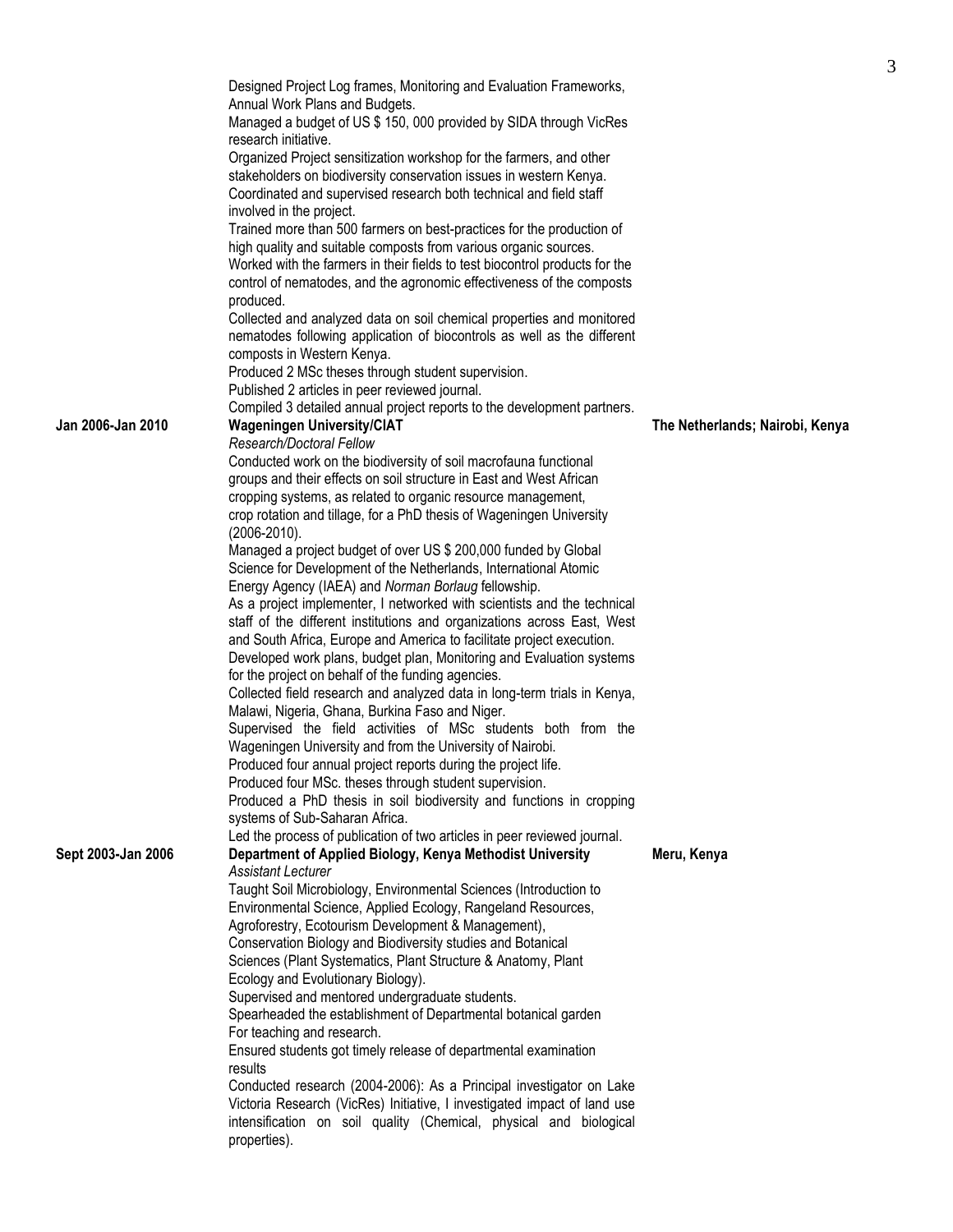| May 2000-Sept 2003          | Between 2003 and 2004, as principal investigator, I assessed the effect<br>of soil fertility management (SFM) practices on soil biodiversity in<br>established trials in Kakamega District, Kenya under Tropical Soil<br>Biology and Fertility (TSBF) Institute of CIAT initiative.<br>Managed a budget of US\$ 150,000 from SIDA through VicRes Initiative,<br>and a further US\$ 10,000 from Tropical Soil Biology and Fertility (TSBF)<br>Institute of CIAT.<br>Developed work plan for the execution of the project research.<br>Collected data in collaboration with world Agroforestry Centre,<br>University of Nairobi, and Agricultural Research Institute (ARI),<br>Mlingano-Tanga, Tanzania.<br>Analyzed the collected data and produced three annual reports.<br>Produced one article in refereed journal and one article in a proceeding.<br>Tropical Soil Biology and Fertility Institute of CIA T (TSBF-CIAT)<br>Research Assistant/Assistant researcher<br>1. Participated in United Nations Environmental Programme (UNEP)<br>Global Environmental Facility (GEF) project on the Conservation and<br>Management of Below-ground Biodiversity (CSM-BGBD), based at<br>Embu and Taita Hills, Kenya. This initiative funded at a cost of US \$ 5<br>million coordinated by TSBF-CIAT and it involved 7 global countries:<br>Kenya, Uganda, Indonesia, Mexico, Brazil, India and Cote dê Ivoire<br>(Jan 2003- Jan 2010).<br>Developed concept for a study on the UNEP/GEF Project on the impact<br>of land use changes and or practices on belowground biodiversity (Soil<br>Macrofauna dynamics).<br>Conducted research through collection of required site data, data<br>analysis and prepared reports on results.<br>Led the process of publishing two articles in peer reviewed journals.<br>2. Planned and carried out Global Litter Invertebrate Experiment<br>(GLIDE) at a designated site of Kakamega Forest, western Kenya. This<br>was a project of International Biodiversity Observation Year (IBOY) and<br>this involved over 23 countries globally (Feb 2002- Mar 2003).<br>Managed the project budget estimated at US \$60,000.<br>Liaised (networked) with GLIDE organizers and other partners as<br>required.<br>Prepared work plans for the execution of the research project.<br>Collected the required site data; Conducted laboratory and data<br>analyses.<br>Developed one technical report from the research results.<br>Participated in the publication of one article in refereed journal.<br>3. May 2000-Feb 2002: Supported in the coordination of project field<br>activities.<br>Worked with other TSBF staff and field assistants to organize and | Nairobi, Kenya |
|-----------------------------|----------------------------------------------------------------------------------------------------------------------------------------------------------------------------------------------------------------------------------------------------------------------------------------------------------------------------------------------------------------------------------------------------------------------------------------------------------------------------------------------------------------------------------------------------------------------------------------------------------------------------------------------------------------------------------------------------------------------------------------------------------------------------------------------------------------------------------------------------------------------------------------------------------------------------------------------------------------------------------------------------------------------------------------------------------------------------------------------------------------------------------------------------------------------------------------------------------------------------------------------------------------------------------------------------------------------------------------------------------------------------------------------------------------------------------------------------------------------------------------------------------------------------------------------------------------------------------------------------------------------------------------------------------------------------------------------------------------------------------------------------------------------------------------------------------------------------------------------------------------------------------------------------------------------------------------------------------------------------------------------------------------------------------------------------------------------------------------------------------------------------------------------------------------------------------------------------------------------------------------------------------------------------------------------------------------------------------------------------------------------------------------------------------------------------------------------------------------------------------------------------------------------------------------------------------------------------------------------------------------------------------------------------------------------------------------------|----------------|
|                             | manage network experiments.<br>Reviewed University Student (MSc/M.Phil) proposal and developed<br>work plan to fit within the African Research Network (AfNet) and TSBF<br>framework of activities.                                                                                                                                                                                                                                                                                                                                                                                                                                                                                                                                                                                                                                                                                                                                                                                                                                                                                                                                                                                                                                                                                                                                                                                                                                                                                                                                                                                                                                                                                                                                                                                                                                                                                                                                                                                                                                                                                                                                                                                                                                                                                                                                                                                                                                                                                                                                                                                                                                                                                          |                |
|                             | Coordinated supervision of the students' field activities.<br>Conducted baseline studies and network experiments based on the<br>project proposals approved to be within TSBF/AfNet framework<br>Produced one Master of Philosophy (M.Phil) theses on soil ecology<br>through student supervision.                                                                                                                                                                                                                                                                                                                                                                                                                                                                                                                                                                                                                                                                                                                                                                                                                                                                                                                                                                                                                                                                                                                                                                                                                                                                                                                                                                                                                                                                                                                                                                                                                                                                                                                                                                                                                                                                                                                                                                                                                                                                                                                                                                                                                                                                                                                                                                                           |                |
| <b>July 1995- Sept 1999</b> | International Centre for Research in Agroforestry (ICRAF) and<br>Tropical Soil Biology and Fertility Programme (TSBF)<br>Research fellow<br>Conducted research in ICRAF/TSBF-CIAT collaborated project in<br>Western Kenya through ICRAF-African Education (ANAFE) and<br>Programme Research Fellowships estimated at a cost of US\$ 55,000.<br>Conducted an M.Phil research study on the Diversity, abundance and                                                                                                                                                                                                                                                                                                                                                                                                                                                                                                                                                                                                                                                                                                                                                                                                                                                                                                                                                                                                                                                                                                                                                                                                                                                                                                                                                                                                                                                                                                                                                                                                                                                                                                                                                                                                                                                                                                                                                                                                                                                                                                                                                                                                                                                                           | Nairobi, Kenya |

function of soil invertebrates in relation to quality of organic residues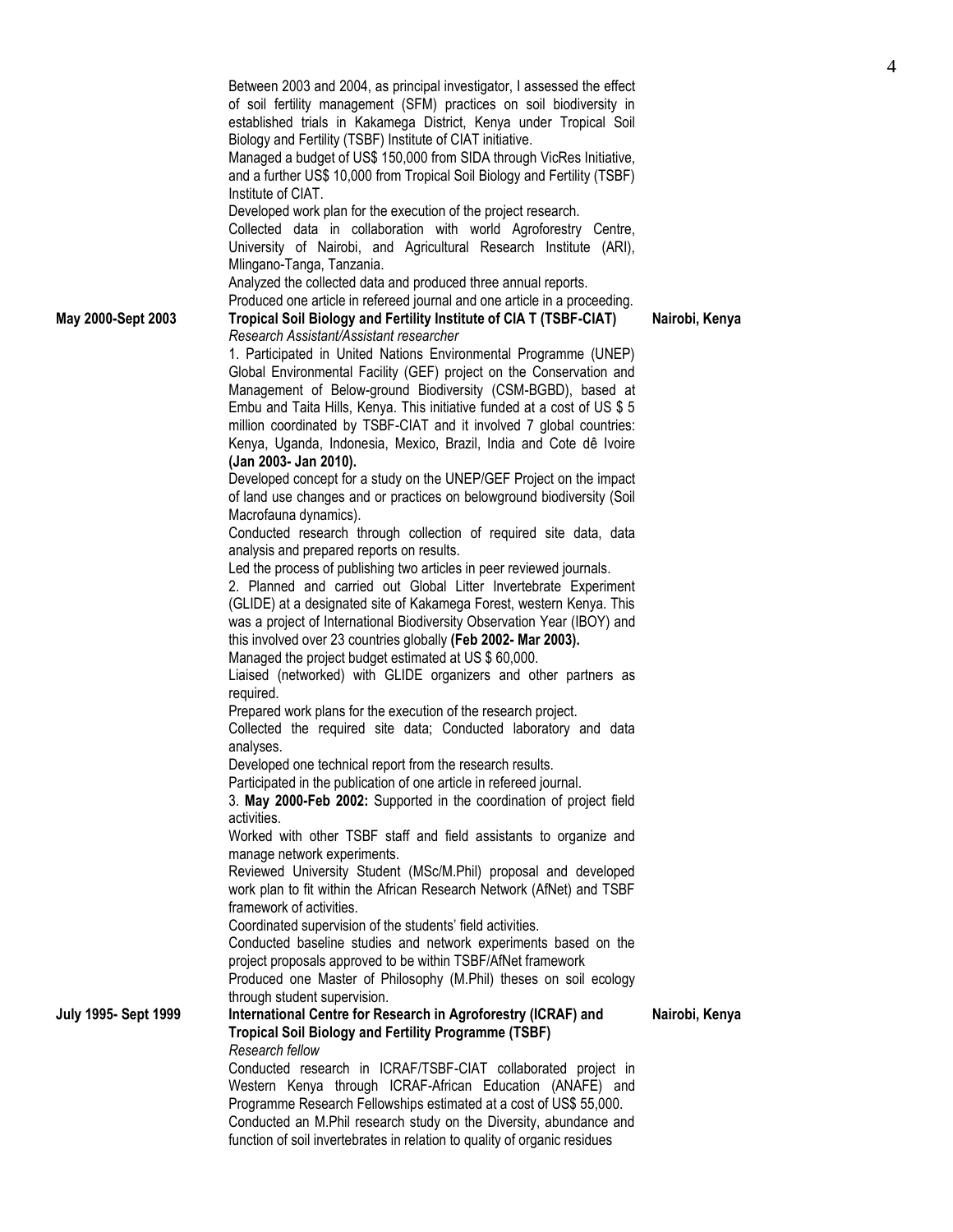Coordinated field activities and collected the required field and laboratory data. Conducted analysis of the collected field and laboratory data. Produced thesis in Soil biology a research that led to award in MPhil of Moi University. Led the process in the publication of 2 articles in a refereed journal and three book chapters.

### **EDUCATIONAL BACKGROUND**

| Sept 2015- Aug 2015: | Department of Soil Ecology, Swedish University of Agricultural<br><b>Sciences (SLU)</b>                                                                                                                                                          | Uppsala, Sweden                    |
|----------------------|--------------------------------------------------------------------------------------------------------------------------------------------------------------------------------------------------------------------------------------------------|------------------------------------|
|                      | Post Doc Researcher                                                                                                                                                                                                                              |                                    |
|                      | Research: Soil fauna interactions and role in the biocontrol of soil borne                                                                                                                                                                       |                                    |
|                      | pathogens and diseases.                                                                                                                                                                                                                          |                                    |
| Jan 2006- Jan 2010:  | Department of Soil Quality, Wageningen University (WUR)<br>Degree of Doctor in Soil Biology (2010)                                                                                                                                               | <b>Wageningen, The Netherlands</b> |
|                      | Thesis title: Soil macrofauna functional groups and their effects on soil<br>structure, as related to agricultural management practices across<br>agroecological zones of Sub-Saharan Africa.                                                    |                                    |
| Oct 1996-Sept 1999   | Department of Forestry, Moi University, Kenya<br>Master of Philosophy (M. Phil) degree (2000) in Soil Biology (Ecology).<br>Thesis title: Diversity, abundance and function of soil invertebrates in<br>relation to quality of organic residues. | Eldoret, Kenya                     |
| Oct 1990-Nov 1993    | Department of Forestry, Moi University, Kenya<br>Bachelor of Science (BSc). Honors in Forestry (1994); Second Class<br>(Honours) Upper Division                                                                                                  | Eldoret, Kenya                     |

#### **AWARDS**

**Sept 2014-Aug 2015:** Awarded (US \$ 25,000) **Swedish Institute (SI) Postdoc Fellowship** at the Swedish University of Agricultural Sciences (SLU), Uppsala Sweden.

**Nov 2007-Dec 2008:** Awarded (US \$ 20,000) **NORMAN E. BORLAUG** International Agricultural Science and Technology Leadership Enhancement in Agriculture Program (LEAP) Fellowship as co-funds for PhD studies.

**Jan 2006-Jan 2010:** Awarded **NWO/WOTRO Project Doctoral Fellowship** (US \$ 200,000) to pursue studies at Wageningen University (WUR) under Netherlands World tropical Research Organization (WOTRO/NWO) of Netherlands.

**Feb 2005:** Awarded **seed money** (US \$ 10,000) by TSBF-CIAT to co-finance research activities and conduct a study on effect of Soil Fertility Management Practices on Soil Biodiversity.

**Aug 2004-2010:** Awarded research funds (US \$ 150,000) by **Swedish International Development Agency (SIDA)** under Lake Victoria Research (VicRes) initiative to investigate impact of land use intensification on soil (chemical, physical and biological) quality within Lake Victoria Basin. This project involved both Kenya and Tanzania.

**July 1997-Sept 1999:** Awarded (US \$ 50,000) **Programme Research Fellowship** by World Agroforestry Centre (ICRAF).

**May 1997-Sept 1999:** Awarded (US \$ 5,000) **ANAFE Postgraduate fellowship** by World Agroforestry Centre (ICRAF).

**Oct 1996-Sept 1999:** Awarded (US 10,000) **Partial Scholarship** to pursue M.Phil studies by Moi University.

## **EXTRA MURAL ACTIVITIES AND RESPONSIBILITIES**

**2009-2016:** Chair Board of Management, Okota Mixed Secondary School, Homa Bay. **2006-2009:** Member of Board of Management, Okota Mixed Secondary School, Homa Bay.

## **PROFESSIONAL SKILLS AND COMPETENCIES**

**Communication:** At University and throughout my employment, I have developed excellent communication skills enabling me to deal with people effectively at all levels (management, fellow students and young people) e.g. verbal and written communication through my degree and teamwork via employment.

**Leadership:** My extra-mural achievement (responsibilities) and skills at the University, School and working places has enable me to show leadership ensuring objectives are met by the target groups e.g. outward bound exercises.

**Analytical and problem solving skills:** As a Scientist I have developed these to high levels. Much of my research/project has involved collecting and analyzing results and reaching logical conclusions.

**Organizational:** Time management and organizational skills have been developed through my combined part time work and University study and throughout my employment period. I have demonstrated both reliability and ability to meet targets.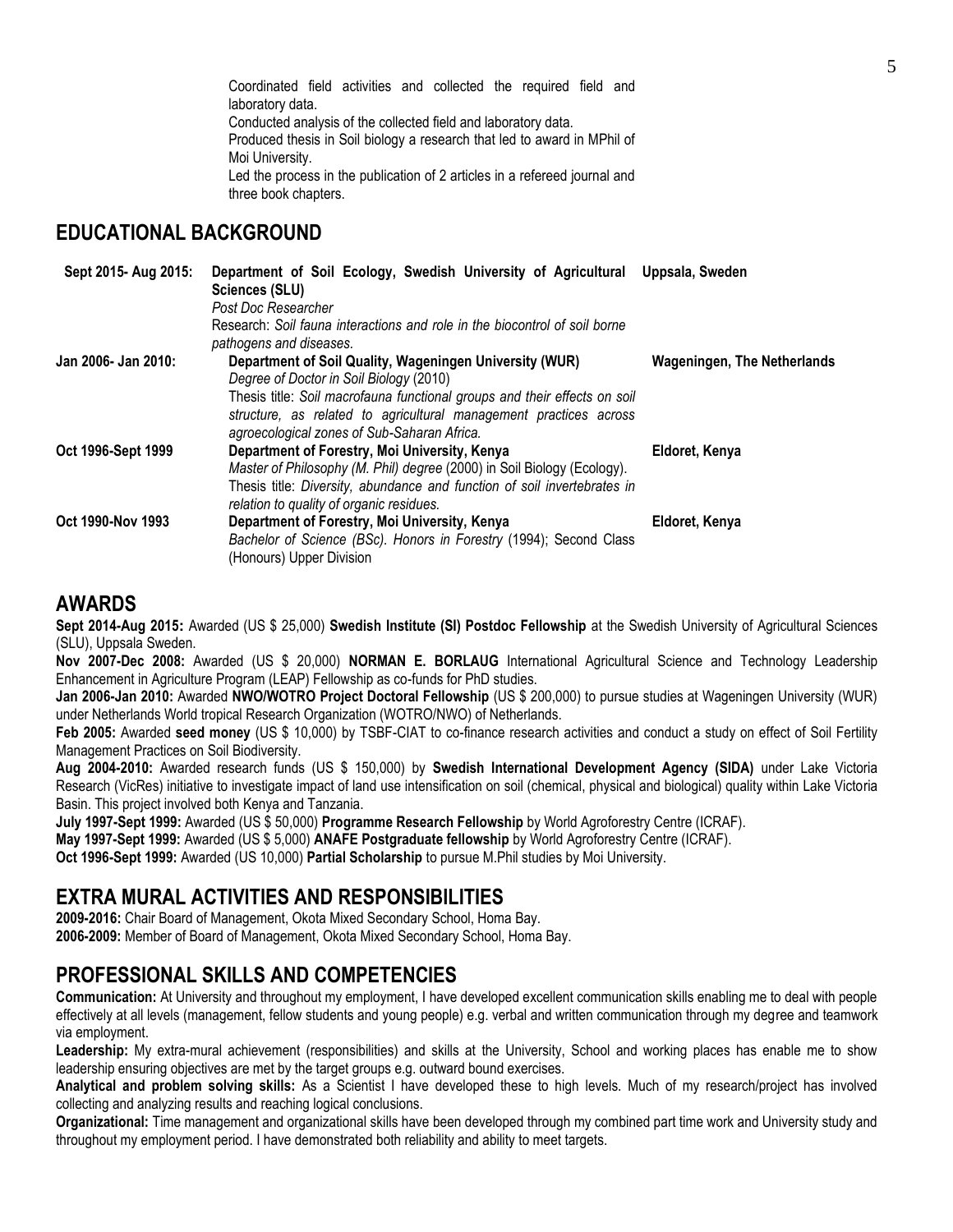#### **Other skills:**

COMPUTER LITERATE: I have demonstrated experience on the use of statistical packages (GENSTAT, SAS and SPSS), computer spreadsheets (MS word, MS Access, MS Excel and MS PowerPoint). This is backed by a course taken on computer science at the University. **Driver:** I possess a clean driving license in B, C and E class of vehicles with over 18 years experience.

#### **SPECIALIZED LABORATORY TRAINING & REFRESHER COURSES & WORKING VISITS**

**Dec 2014:** Attended course in Taxonomy of Soil fauna, Swedish University of Agricultural Sciences, Sweden.

**May-June 2014:** Attended training on methods of sampling soil fauna, Dakar, Senegal.

**Dec 2009:** Attended a course in Techniques for writing & Presenting Scientific papers, Wageningen University, The Netherlands.

**Mar-April 2006/09:** Attended Soil micromorphology analysis at the World Soil Information Centre (ISRIC), The Netherlands.

**Nov-Dec 2008:** Attended Soil fractionation, aggregate wet sieving and isotope labeling; UC-Davis, USA

**Feb 2007:** Attended a course in Soil Ecology at Wageningen University, The Netherlands.

**March-April 2006:** Attended refresher training in Earthworm taxonomy and ecology at the Hungarian Natural History Museum, Budapest, Hungary.

**April-May 2006**: Attended a course in Presentation skills at Wageningen University.

**Mar-April 2006**: Attended a course in Project and Time management, Wageningen University.

**Aug 2006:** Attended a course on Introduction to biodiversity-R statistical program under BGBD/TSBF-CIAT initiative, Nairobi, Kenya.

**April 2006:** Attended training on Multivariate analysis under PE&RC Graduate School initiative, Wageningen University.

**Feb 2006:** Attended information literacy course, Wageningen University.

**Feb 2005:** Trained in Ant/termite taxonomy and ecology under TSBF-GEF/UNEP (CSM-BGBD) project, Nairobi, Kenya.

**Nov 2004:** Trained in Earthworm taxonomy and ecology under TSBF-GEF/UNEP (CSM-BGBD) project, Nairobi, Kenya.

**April 2004:** Trained in award winning project proposal writing under ICRAF/IFS initiative, Nairobi, Kenya.

**Feb-May 1998:** Trained in taxonomy and ecology of soil invertebrates at the National Museums of Kenya, Nairobi.

## **SUPERVISION OF POST GRADUATE STUDENTS**

| #              | Name of<br><b>Student</b> | <b>Thesis Title</b>                                                                                                                                              | MSc/PhD, | Year<br>enrolled | Year<br>graduated | <b>Status of project</b><br>(Graduated, Ongoing) |
|----------------|---------------------------|------------------------------------------------------------------------------------------------------------------------------------------------------------------|----------|------------------|-------------------|--------------------------------------------------|
| 1              | David K. Lelei            | Effect of trees on spatial<br>variability of soil macrofauna<br>across land use systems,<br>Kiberashi, Tanzania                                                  | PhD      | 2011             | 2015              | Graduated (University of Nairobi-<br>UoN)        |
| $\overline{2}$ | Solomon Mbau<br>Kamau     | Spatial effects of dominant<br>species<br>tree<br>soil<br>on<br>macrofauna<br>across<br>catchments<br>agricultural<br>representing a soil fertility<br>gradient. | PhD      | 2013             |                   | Ongoing                                          |
| 3              | Moses Kaiira              | Allelopathic<br>properties<br>of<br>bioactive compounds in rice<br>and medicinal plants, and<br>effects on plant growth and<br>yield                             | PhD      | 2014             |                   | Ongoing                                          |
| 4              | Elizabeth<br>Okwuosa      | Soil Carbon and Fluxes of<br>Carbon Dioxide, Nitrous<br>Oxide and Methane from<br>Crop-Livestock Systems In<br>Kenya                                             | PhD      | 2014             |                   | Ongoing                                          |
| 5              | Marius Murongo            | Developing strategies for<br>increasing adoption and<br>endurance of tissue culture<br>banana orchard, Mbarara,<br>Uganda                                        | PhD      | 2015             |                   | Ongoing                                          |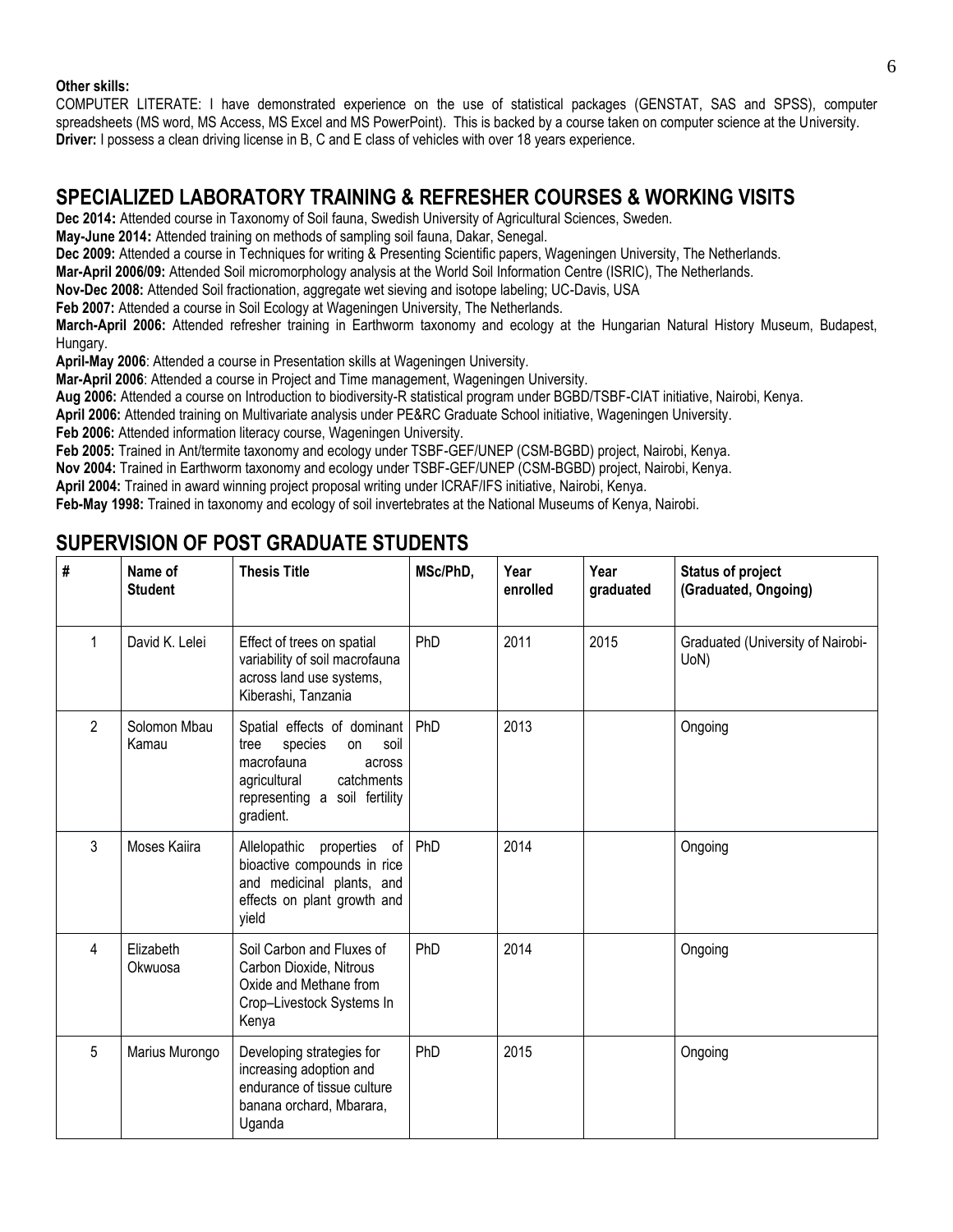| 6              | Fred Kisa<br>Wamalwa<br>(JKUAT) | Impact of Livelihood Choices<br>Environmental<br>on<br>Degradation in Kieni Sub<br>Counties, Kenya.                                                                                                 | PhD        | 2016 |      | Jointly supervised with JKUAT,<br>currently at proposal stage.                                                                         |
|----------------|---------------------------------|-----------------------------------------------------------------------------------------------------------------------------------------------------------------------------------------------------|------------|------|------|----------------------------------------------------------------------------------------------------------------------------------------|
| $\overline{7}$ | Kizito Musundi<br>Kwena         | Contribution of Pigeon pea<br>to nitrogen and phosphorus<br>in maize cropping systems<br>in Kenya                                                                                                   | PhD        | 2008 |      | Ongoing. Student was<br>discontinued, appealed the<br>decision, and was newly<br>assigned to me after supervision<br>plan was changed. |
| 8              | Nyakeoga<br>Kwamboka Violet     | Evaluating the agronomic<br>of human<br>effectiveness<br>faecal compost on maize<br>yields, its influence on soil<br>chemical properties and soil<br>fauna abundance                                | <b>MSc</b> | 2012 | 2015 | Graduated (UoN)                                                                                                                        |
| 9              | Sara Söderlund                  | Exploring biological control<br>Fusarium<br>wilt<br>of<br>on<br>tomatoes-use of Bacillus<br>subtilis and interactions with<br>the earthworm Pontoscolex<br>corethrurus<br>Kenyan<br>in<br>highlands | <b>MSc</b> | 2013 | 2015 | Graduated at the Swedish<br>University of Agricultural<br>Sciences (SLU)                                                               |
| 10             | Margarida<br>Simbiine           | Effect of varying soybean<br>planting density on maize<br>(Zea mays) and soybean<br>(Glycine max) yields in a<br>maize-soybean<br>intercrop<br>system in western Kenya                              | <b>MSc</b> | 2011 | 2013 | Graduated, UoN                                                                                                                         |
| 11             | Solomon Kamau<br>Mbau           | of<br>Evaluating<br>quality<br>made<br>composts<br>from<br>organic agro-wastes<br>and<br>their influence<br>on maize<br>yield and soil fauna in<br>western Kenya                                    | <b>MSc</b> | 2010 | 2012 | Graduated, UoN                                                                                                                         |
| 12             | Johnson                         | Effects of tillage practices on<br>water use efficiency and<br>performance<br>of common<br>beans in Katumani                                                                                        | MSc        | 2015 |      | Ongoing                                                                                                                                |
| 13             | Fadhil Olela                    | Effect of tillage, cropping<br>system and organic inputs<br>on nutrients dynamics and<br>yield of maize and<br>dolichose.                                                                           | <b>MSc</b> | 2015 |      | Ongoing                                                                                                                                |
| 14             | Harrison Churi                  | Scarabidae<br><b>Diversity</b><br>of<br>beetles across different land<br>use types and their role in<br>soil fertility improvement in<br>Kenya                                                      | Msc        | 2015 |      | Ongoing                                                                                                                                |

## **OTHER KEY RESPONSIBILITIES**

**Reviewer** for Agriculture Ecosystem and Environment (Elsevier) Journal (**2012-2013**); Plant and Soil Journal **(2012-2013);** Applied Soil Ecology **(2014-2015).**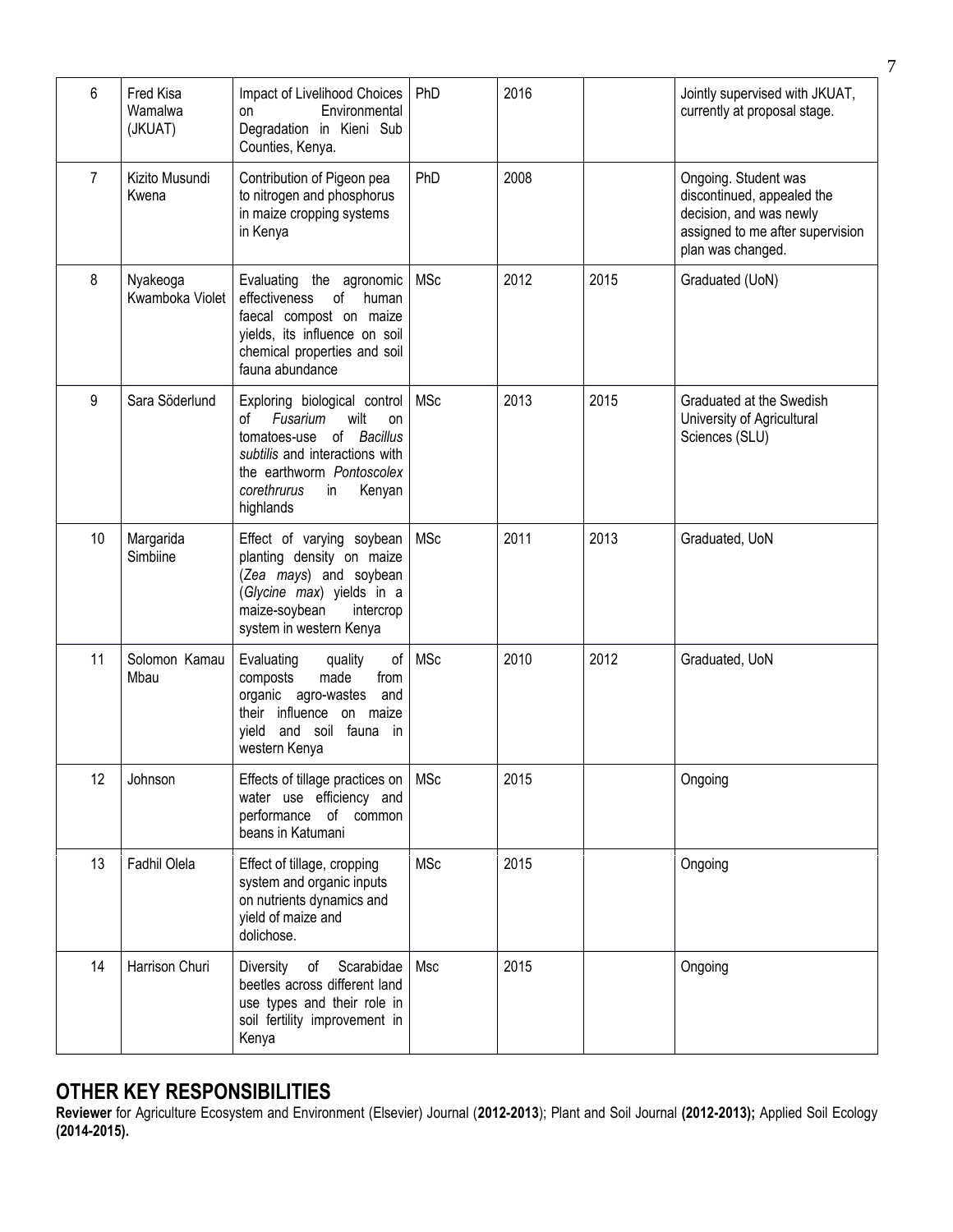**External proposal reviewer for Alliance for Green Revolution in Africa "AGRA" (2013) Member of Scientific Advisory Committee for Global Soil Biodiversity Initiative (GSBI) (2012 to date). Lead Author, Intergovernmental Panel on Biodiversity and Ecosystem Services (IPBES), 2015 to date.**

#### **RESEARCH PUBLICATIONS**

**Peer reviewed articles=19; Book Chapter=7, Conference proceedings=7; Theses=2 Peer reviewed articles**

**Ayuke, F.O**, Lagerlöf, J., Jorge, G., Söderlund, S., Muturi, J.J., Sarosh, B.J., Meijer, J. **(2017).** Effects of biocontrol bacteria and earthworms on Alternaria brassicae disease severity and growth of oilseed rape plants (*Brassica napus*). **Under revision with Applied Soil Ecology Journal.** 

Paul, B.K., Pulleman, M.M, **Ayuke, F.O,** Six, J, Vanlauwe, B **(2016).** Response to G.W Sileshi letter to the editor on AGEE13857 (2015): Exclusion of soil macrofauna did not affect soil quality. Statistical artefact or true lack of effect. **Agriculture, Ecosystems and Environment,**  221:282-284**.**

Lagerlöf, J., **Ayuke, F**., Bejai, S., Jorge, G., Lagerqvist, E., Meijer, J., Muturi John, J., Söderlund, S **(2015).** Potential side effects of biocontrol and plant-growth promoting *Bacillus amyloliquefaciens* bacteria on earthworms. **Applied Soil Ecology, 96:159-164**.

Paul, B.K., Vanlauwe, B., Hoogmoed, M., Hurisso, T.T., Ndabamenye, T., Terano, Y., Six, J., **Ayuke, F.O.,** Pulleman, M.M. **(2015).** Exclusion of soil macrofauna did not affect soil quality but increased crop yields in a sub-humid tropical maize-based system. **Agriculture, Ecosystems and Environment 208: 75-85.**

Mbau, S.K., Karanja, N., **Ayuke, F. (2015).** Short-term influence of compost application on maize yield, soil macrofauna diversity and abundance in nutrient deficient soils of Kakamega County, Kenya. **Plant and Soil, 387: 379-394**.

Paul, B.K., Vanlauwe, B., **Ayuke, F.O**., Gassnerc, A., Hoogmoed, M., Hurissoa, T.T., Koala, S., Lelei, D., Ndabamenyea, T., Six, J., e, M.M. Pulleman, M.M. **(2013).** Medium-term impact of tillage and residue management on soil aggregate stability, soil carbon and crop productivity. **Agriculture, Ecosystems and Environment 164 (2013) 14– 22.**

**Ayuke, F.O**., Karanja, N.K., Awiti, A. **(2013.** Soil Macrofauna in soils under differing levels of disturbance and land use intensity in Kakamega District, Kenya. East African Agricultural and Forestry Journal. **East African Agricultural and Forestry Journal,** 78(1): 63-75.

Lelei, D.K., Karanja, N.K., **Ayuke, F.O**, Kibunja, C.N, Vanlauwe, B **(2013).** Effects of soil fertility management practices on soil aggregation, carbon and nitrogen dynamics. **East African Agricultural and Forestry Journal,** 78(1): 113-118.

**Ayuke, F.O.,** Brussaard, L., Vanlauwe, B., Six, J., Lelei, D.K., Kibunja, C., Pulleman, M.M. **(2011).** Soil fertility management: impacts on soil macrofauna, soil aggregation and soil organic matter allocation. **Applied Soil Ecology, 48: 53-62.**

**Ayuke, F.O.,** Pulleman, M.M., Vanlauwe, B., de Goede, R.G.M., Six, J., Csuzdi, C., Brussaard, L. **(2011).** Agricultural management affects earthworm and termite diversity across humid to semi-arid tropical zones. **Agriculture, Ecosystems and Environment, 148: 148-154.**

Karanja, N.K., Mutua, G.K., **Ayuke, F. O.,** Njenga, M., Prain, G. and Kimenju, J. **(2010).** Dynamics of soil nematodes and earthworms in urban vegetable irrigated with wastewater in the Nairobi River Basin, Kenya. **Journal of Tropical & Subtropical Agroecosystems, 12: 521-530.** 

**Ayuke, F.O.**, Karanja, N.K., Muya, E.M., Musombi, B.K., Mungatu, J. and Nyamasyo, G.H.N. (**2009**). Macrofauna diversity and abundance across different land use systems in Embu, Kenya. **Journal of Tropical & Subtropical Agroecosystems, 11 (2): 371-384.** 

Karanja, N.K., **Ayuke, F.O.**, Muya, E.M., Musombi, B.K., and Nyamasyo, G.H.N. (**2009**). Soil macrofauna community structure across land use systems of Taita, Kenya. **Journal of Tropical & Subtropical Agroecosystems, 11 (2): 385-396.**

Wall, D.H., Bradford, M.A., John, M.G.ST., Trofymows, J.A., Behan-Pelletier, V., Bignell, D.E, Dangerfield, J.M., Parton, W.M., Rusek, J., Voight, W., Wolters, V., Gardel, H.Z., **Ayuke, F.O.**, Bashford, R., Beljakova, O.I., Bohlen, P.J., Brauman, A., Flemming, S., Henschel, J.R., Johnson, D.L., Jones, T.F., Kovarova, M., Kranabetter, J.M., Kutny, L., Kuo-Chuan, L., Maryati, M., Masse, D., Pokarzhevskii, A., Rahman, H., Sabara, M.G., Joerg-Alfred, S., Swift, M.J., Varela, A., Vasconcelos, H.L., White, D. and Zou, X. **(2008)**. Global decomposition experiment shows soil animal impacts on decomposition are climate- dependent. **Global Change Biology, 14: 2661-2677.**

Karanja, N.K., **Ayuke, F.O**. and Swift, M.J. **(2006)**. Organic Resource Quality and Soil Fauna: Their role on the microbial Biomass, Decomposition and nutrient release patterns in Kenya Soils. **Tropical & Subtropical Agroecosystems. 6: 73-83.**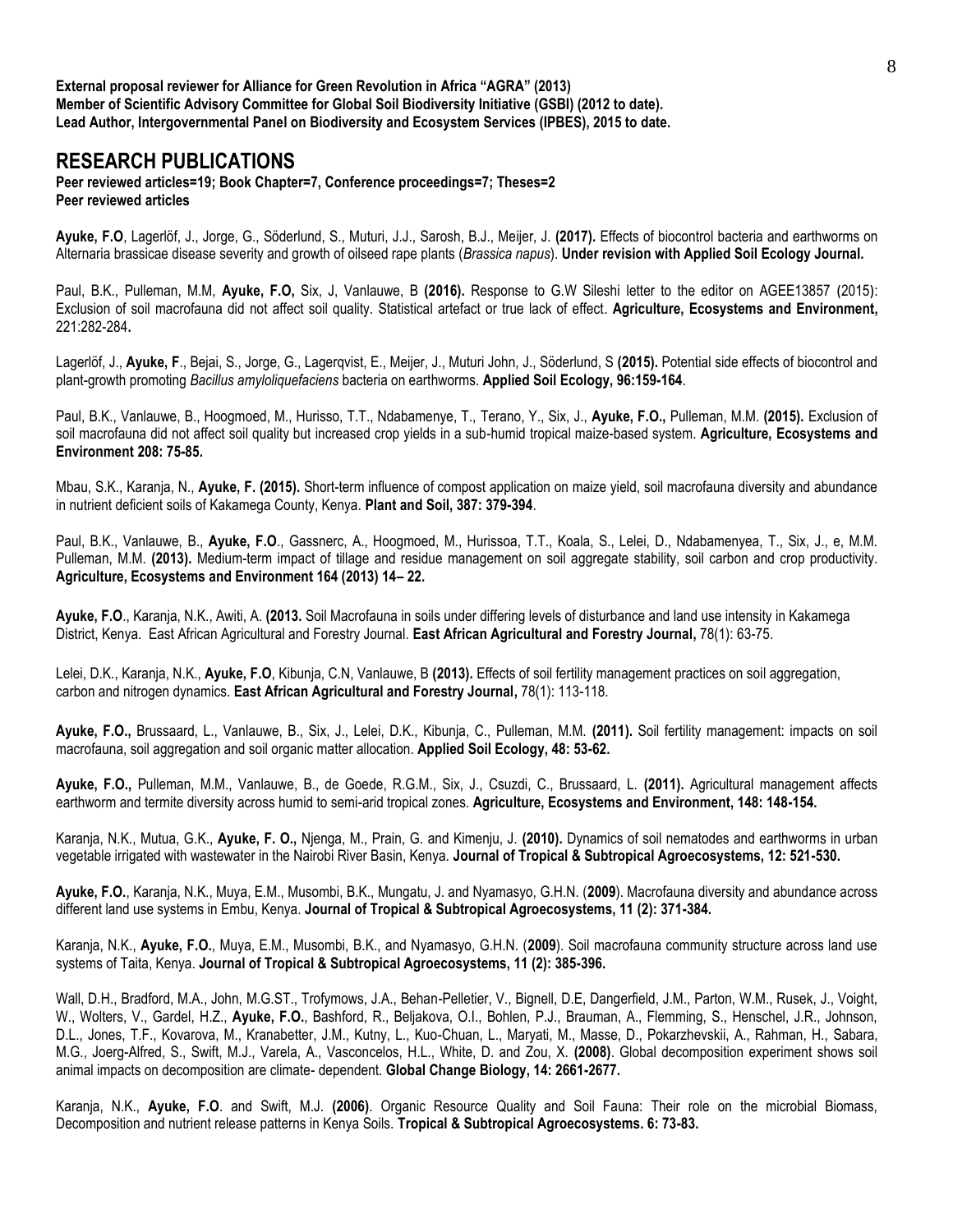**Ayuke, F.O.,** M.R. Rao, M.J. Swift and M.L. Opondo-Mbai. **(2003)**. Impact of soil fertility management strategies on diversity and populations of soil macrofauna in agroecosystem. Special Issue: Sustainable use of land resources to alleviate poverty in the new millenium. **East African Agricultural & Forestry Journal, 69 (1,2): 131-137.**

#### **Book chapters**

**Ayuke**, F.O., B. Vanlauwe, Z. Zida, B. Ouattara, D. Lelei, D. W. Odee **(2017).** Management practices affects soil aggregation and SOM dynamics across Eastern and Western agro-ecological zones. Accepted for publication in **Borlaug LEAP** Book -BLFB1002

**Ayuke F.O.,** Karanja, N.K., Okello, J., Wachira, P., Mutua, G.K., Lelei, D., Gachene, C.K.K. (**2012**). Agrobiodiversity and potential use for enhancing soil health in tropical soils of Africa. In: Hester, R.E., Harrison, R.M. (Eds), *Soils and Food Security: Issues in Environmental Science and Technology*, No 35, 5: 94-133. The Royal Society of Chemistry, United Kingdom.

Kihara, J., Mukalama, J., **Ayuke F.O.,** Njoroge, S., Waswa, B., Okeyo, J., Koala, S., Bationo, A. **(2012)**. Crop and Soil response to tillage and crop residue application in a tropical Ferralsol in Sub-humid Western Kenya. *In:* Bationo, A., Waswa, B., Kihara, J., Adolwa, I., Vanlauwe, B., Saidou, K. (Eds), *Lessons learned from long-term soil fertility management experiments in Africa*, 3:41-57. Springer.

Karanja, N.K, Kimenju, J.M., Esilaba, A.O., Jefwa, J., **Ayuke F.O. (2011)**. Legume based cropping and soil biodiversity dynamics. *In:* Bationo, A., Waswa, B., Okeyo, J.M., Maina, F., Kihara, J., Mokwunye, U (Eds), *Fighting Poverty in Sub-Saharan Africa: The Multiple Roles of Legumes in Integrated Soil Fertility Management*, 4:67-83. Springer Science.

**Ayuke, F.O.,** Karanja, N.K., Bunyasi, S.W. **(2007)**. Evaluating effect of mixtures of organic resources on nutrient release patterns and uptake by maize. *In:* Bationo, A., Waswa B., Kihara, J., Kimetu, J. (Eds). *Advances in Integrated Soil Fertility Research in sub-Saharan Africa: Challenges and Opportunities, 79: 833-844*. Springer publishers.

**Ayuke, F. O.**, Opondo-Mbai, M.L, M.R. Rao., Swift, M.J. **(2004)**. Effect of Organic and Inorganic Sources of Nutrients on Soil Mineral Nitrogen and Maize Yields in western Kenya. *In:* Bationo, A (Ed), *Managing Nutrient Cycles to Sustain Soil Fertility in sub-Saharan Africa, 4: 65-76.* Academy of Sciences Publishers, Nairobi Kenya.

**Ayuke, F. O.,** Opondo-Mbai, M.L, M.R. Rao., Swift, M.J. **(2004)**. An assessment of Biomass Transfer from Green Manure to Soil Macrofauna in Agroecosystems-Soil Macrofauna Biomass. *In:* Bationo, A (Ed), *Managing Nutrient Cycles to Sustain Soil Fertility in sub-Saharan Africa, 29: 411- 422.* Academy of Sciences Publishers, Nairobi Kenya.

#### **Conference Proceedings and Reports**

Mutua, G.K., Karanja, N.K., **Ayuke, F.O**., Ndukhu, H. and Kimenju, J.W., **(2011).** The potential of *Bacillus subtilis* and *Rhizobium leguminosarium* in controlling plant parasitic nematodes in farmers' fields. African Crop Science Conference Proceedings, Vol. 10, pp 207-213. African Crop Science Society.

**Ayuke, F.O.,** Karanja, N.K., Wickama, J, Awiti, A. and Hella, J. **(2007)**. Soil fauna community structure across land management systems of Kenya and Tanzania. *In:* Njeru, R.W., Kagabo, D.M., Ndabamenye, T., Kayiranga, D., Ragama, P., Sallah, P.Y.K., Nkerabahizi, D., Ndayiragije, A., Ndiramiye, L., Night, G., Akinyemi, S.O.S and Kanuya, N. (eds), *Sustainable agriculture productivity livelihoods.* Proceedings of National Conference on Agricultural Research Outputs, 26-27 March, Kigali, Rwanda, pp. 396-406.

**Ayuke, F. O.,** Karanja, N.K. and Swift, M.J, **(2003**). Global Litter Decomposition Experiment (GLIDE) in Kenya: A Kenyan contribution to the International Biodiversity Observation Year (IBOY). Report of Tropical Soil Biology and Fertility (TSBF) Institute of CIAT, 2003, 22p.

**Ayuke, F.O.,** Opondo-Mbai, M.L, M.R. Rao., Swift, M.J, **(2001)**. Agricultural intensification, soil fertility management strategies in agroecosystems and implication on belowground biodiversity-Soil Macrofauna diversity and populations. Proceedings of Soil Science Society of East Africa (SSSEA) conference at Mombasa, Kenya: 4th-8th Dec 2000).

**Ayuke, F. O.,** Opondo-Mbai, M.L, M.R. Rao., Swift, M.J. **(2001)**. An assessment of Soil Fertility Management strategies in Agroecosystems (biomass transfer technology) on Belowground Biodiversity-Soil macrofauna biomass (A paper submitted and approved for presentation to the proceedings of the 8th Tropical Soil Biology and Fertility and Programme Afiican Network meeting, Arusha, Tanzania: 7th –l0th May 2001).

**Ayuke, F. O.,** Opondo-Mbai, M.L, M.R. Rao., Swift, MJ. **(2001).** Effect of organic and inorganic sources of nutrients on soil mineral nitrogen (ammonium and nitrate N) and maize yields in western Kenya (A paper submitted and approved for presentation to the proceedings of the 8th Tropical Soil Biology and Fertility and Programme African Network meeting, Arusha, Tanzania: 7th-10th May 2001).

**Ayuke, F. O**., Opondo-Mbai, M.L, M.R. Rao., Swift, M.J. **(1999)** Diversity, abundance and function fauna in relation in relation to quality of organic residues. Part of this research work was presented in both Soil Science Society of East Africa (SSSEA) and African Research Network (AfNet)